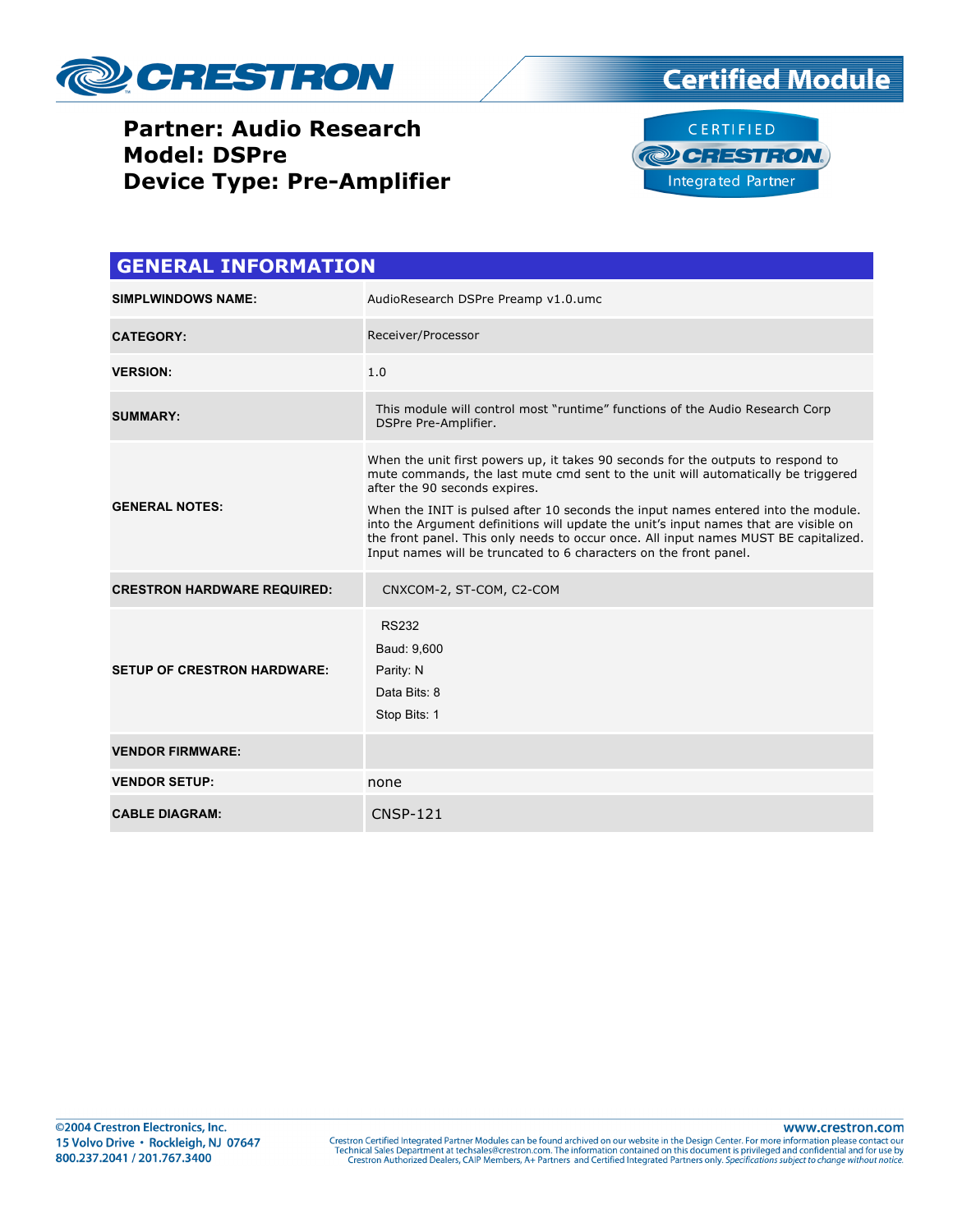

| <b>CONTROL:</b> |   |                                                    |
|-----------------|---|----------------------------------------------------|
| Power_On        | D | Pulse to change the unit's power state to on       |
| Power Off       | D | Pulse to change the unit's power state to off      |
| Power Toggle    | D | Pulse to toggle the unit's power state on/off      |
| Volume_Up       | D | Raise the unit's volume level                      |
| Volume_Down     | D | Lower the unit's volume level                      |
| Volume_Set      | A | Set the unit's volume level, valid values 0-65535d |
| Mute On         | D | Pulse to set the unit's mute state to on           |
| Mute Off        | D | Pulse to set the unit's mute state to off          |
| Mute_Toggle     | D | Pulse to toggle the unit's mute state on/off       |
| Mono On         | D | Pulse to change the unit's mono mode to on         |
| Mono_Off        | D | Pulse to change the unit's mono mode to off        |
| Mono_Toggle     | D | Pulse to toggle the unit's mono mode on/off        |
| Invert_On       | D | Pulse to change the unit's invert mode to on       |

@2004 Crestron Electronics, Inc. 15 Volvo Drive · Rockleigh, NJ 07647 800.237.2041 / 201.767.3400

www.crestron.com

Crestron Certified Integrated Partner Modules can be found archived on our website in the Design Center. For more information please contact our<br>Technical Sales Department at techsales@crestron.com. The information contain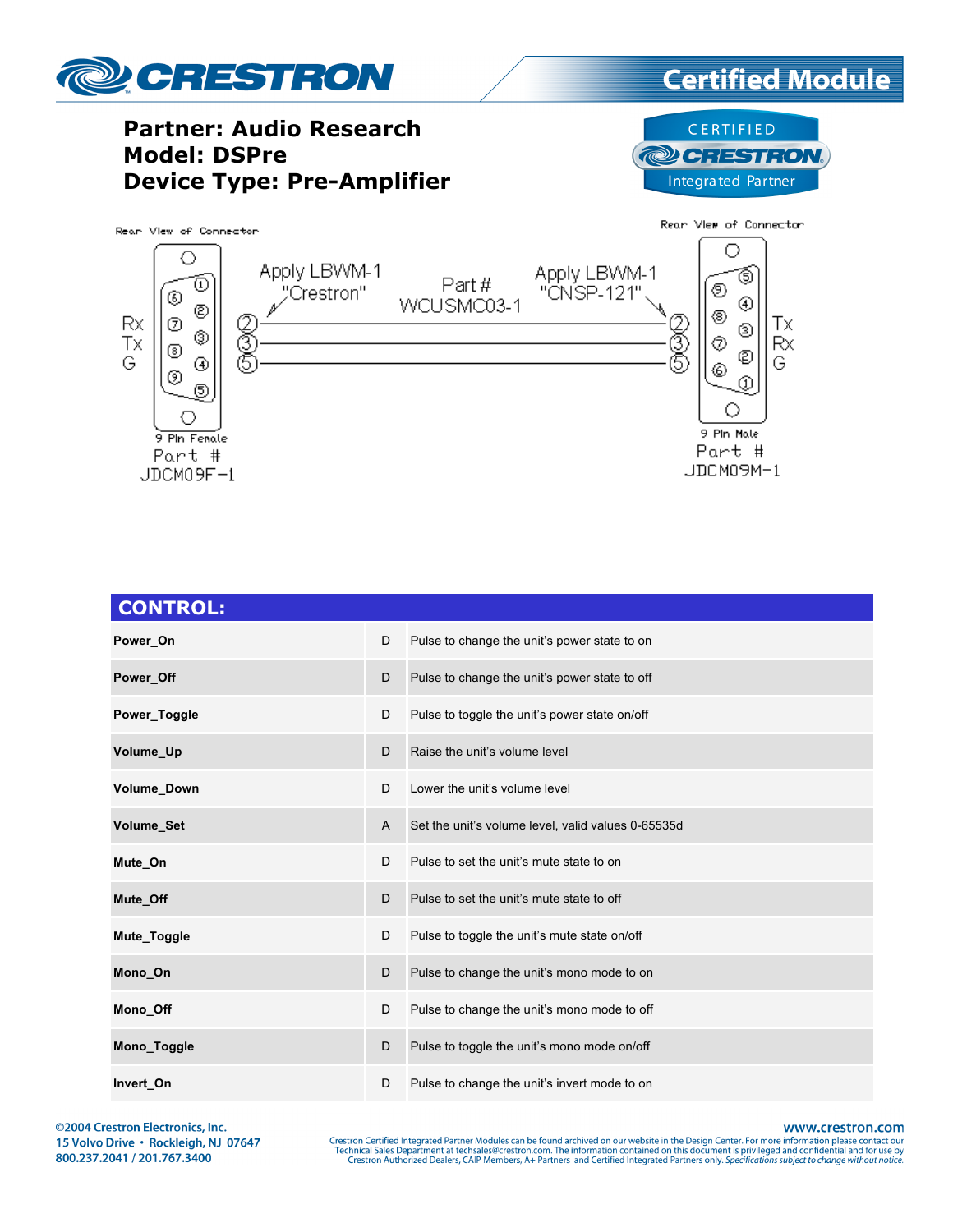



**Certified Module** 

| Invert_Off           | D | Pulse to change the unit's invert mode to off                                  |
|----------------------|---|--------------------------------------------------------------------------------|
| Invert_Toggle        | D | Pulse to toggle the unit's invert mode on/off                                  |
| Sharp_Filter_On      | D | Pulse to change the unit's sharp DAC output filter state to on                 |
| Sharp_Filter_Off     | D | Pulse to change the unit's sharp DAC output filter state to off                |
| Sharp_Filter_Toggle  | D | Pulse to toggle the unit's sharp DAC output filter state on/off                |
| Up_Sample_On         | D | Pulse to change the unit's up sample mode to on                                |
| Up_Sample_Off        | D | Pulse to change the unit's upsample mode to off                                |
| Up_Sample_Toggle     | D | Pulse to toggle the unit's up sample mode on/off                               |
| <b>Balance_Right</b> | D | Press and hold to adjust the Balance level to the right                        |
| <b>Balance_Left</b>  | D | Press and hold to adjust the Balance level to the right                        |
| <b>Balance_Set</b>   | A | Analog value setting the Balance level, -22 full left, 0 center, 22 full right |
| Display_Up           | D | Pulse to advance the display setting one step forward                          |
| Display_Down         | D | Pulse to move the display setting one step backward                            |
| Display_Dim          | D | Pulse to set the display to the dimmest level                                  |
| Display_Set          | A | Analog value setting the display level, 1 dimmest, 7 brightest                 |
| Display_Normal       | D | Pulse to set the display to the normal level                                   |
| Input_Up             | D | Pulse to move one step forward in the input loop                               |
| Input_Down           | D | Pulse to move one step backward in the input loop                              |
| Select_USB2HS        | D | Pulse to select the specified input                                            |
| <b>Select RCA</b>    | D | Pulse to select the specified input                                            |
| Select_AES/EBU       | D | Pulse to select the specified input                                            |
| Select_TOS           | D | Pulse to select the specified input                                            |
| Select_BAL1          | D | Pulse to select the specified input                                            |
| Select_BAL2          | D | Pulse to select the specified input                                            |

©2004 Crestron Electronics, Inc. 15 Volvo Drive · Rockleigh, NJ 07647 800.237.2041 / 201.767.3400

www.crestron.com

Crestron Certified Integrated Partner Modules can be found archived on our website in the Design Center. For more information please contact our Technical Sales Department at techsales@crestron.com. The information contain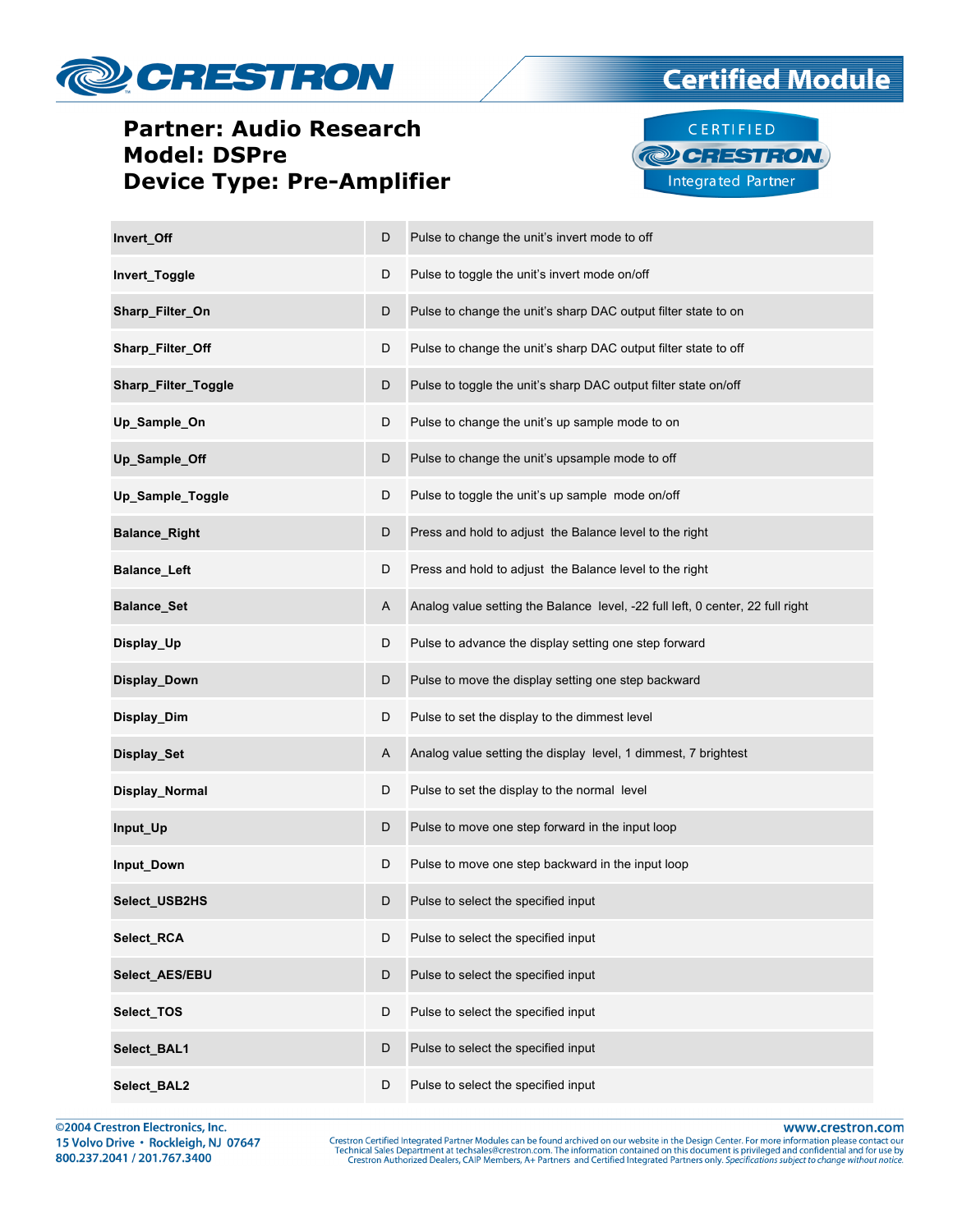



**Certified Module** 

| Select SE1                  | D | Pulse to select the specified input                     |
|-----------------------------|---|---------------------------------------------------------|
| Select SE2                  | D | Pulse to select the specified input                     |
| Select SE3                  | D | Pulse to select the specified input                     |
| <b>Select PROCESSOR</b>     | D | Pulse to select the specified input                     |
| Enter                       | D | Pulse to trigger the Enter button                       |
| Menu                        | D | Pulse to trigger the Menu button                        |
| Play/pause_Toggle           | D | Pulse to trigger the Play/pause button                  |
| Prev                        | D | Pulse to trigger the previous track button              |
| <b>Next</b>                 | D | Pulse to trigger the next track button                  |
| <b>Stop</b>                 | D | Pulse to trigger the stop button                        |
| <b>Set_Factory_Defaults</b> | D | Pulse to set the unit to factory default settings       |
| <b>Poll Power</b>           | D | Hold to poll the unit's power every 15 seconds          |
| <b>Poll_Settings</b>        | D | Hold to poll all the unit's settings every 60 seconds   |
| <b>Init</b>                 | D | Pulse to set input names defined in the parameter field |
| <b>From Device</b>          | S | Serial data signal from a 2-way com port                |

www.crestron.com Crestron Certified Integrated Partner Modules can be found archived on our website in the Design Center. For more information please contact our Technical Sales Department at techsales@crestron.com. The information contain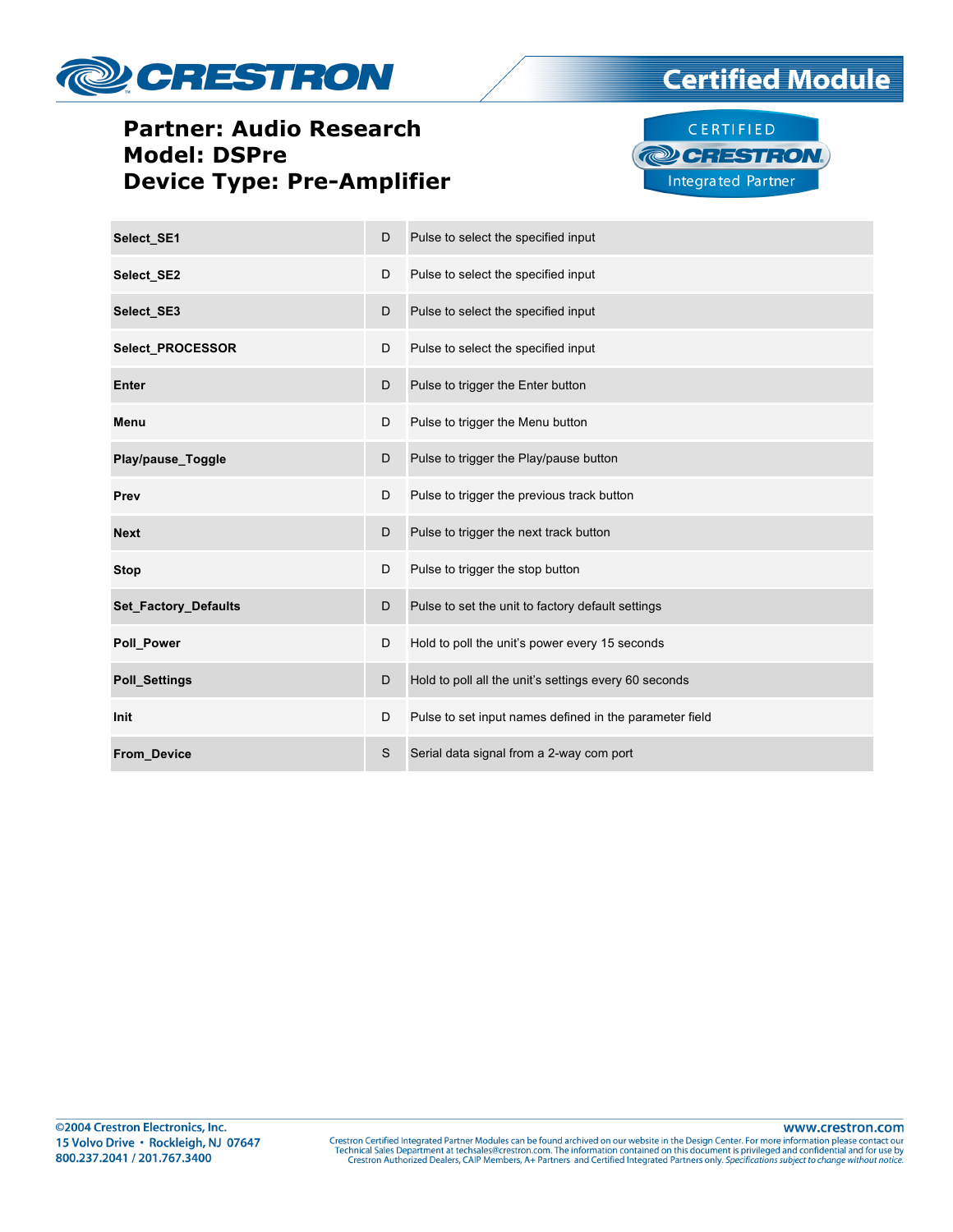





| <b>FEEDBACK:</b>        |             |                                                                                                          |
|-------------------------|-------------|----------------------------------------------------------------------------------------------------------|
| Power_Is_On             | D           | High to indicate the current power state of the unit is On                                               |
| Power_Is_Off            | D           | High to indicate the current power state of the unit is Off                                              |
| Mute_Is_On              | D           | High to indicate the current mute state of the unit is On                                                |
| Mute_Is_Off             | D           | High to indicate the current mute state of the unit is Off                                               |
| Volume_Level            | Α           | Analog value indicating the current volume level, to be displayed using a bar graph<br>on a touch screen |
| Mono_Is_On              | D           | High to indicate Mono mode is on                                                                         |
| Mono_Is_Off             | D           | High to indicate Mono mode is off                                                                        |
| Invert_Is_On            | D           | High to indicate Invert mode is on                                                                       |
| Invert_Is_Off           | D           | High to indicate Invert mode is off                                                                      |
| Sharp_Filter_Is_On      | D           | High to indicate sharp DAC output filter is on                                                           |
| Sharp_Filter_Is_Off     | D           | High to indicate sharp DAC output filter is off                                                          |
| Up_Sample_Is_On         | D           | High to indicate Up Sample is on                                                                         |
| Up_Sample_Is_Off        | D           | High to indicate Up Sample is off                                                                        |
| <b>Balance_Level</b>    | $\mathsf A$ | Analog value indicating the current Balance setting, -22 full left, 0 center, 22 full<br>right           |
| Display_Level           | A           | Analog value indicating the current display setting, 1 dimmest, 7 brightest                              |
| USB2HS_Is_Selected      | D           | High to indicate the currently selected input                                                            |
| RCA_Is_Selected         | D           | High to indicate the currently selected input                                                            |
| <b>BNC_Is_Selected</b>  | D           | High to indicate the currently selected input                                                            |
| AES/EBU_Is_Selected     | D           | High to indicate the currently selected input                                                            |
| TOS_Is_Selected         | D           | High to indicate the currently selected input                                                            |
| <b>BAL1_Is_Selected</b> | D           | High to indicate the currently selected input                                                            |

www.crestron.com

Crestron Certified Integrated Partner Modules can be found archived on our website in the Design Center. For more information please contact our Technical Sales Department at techsales@crestron.com. The information contain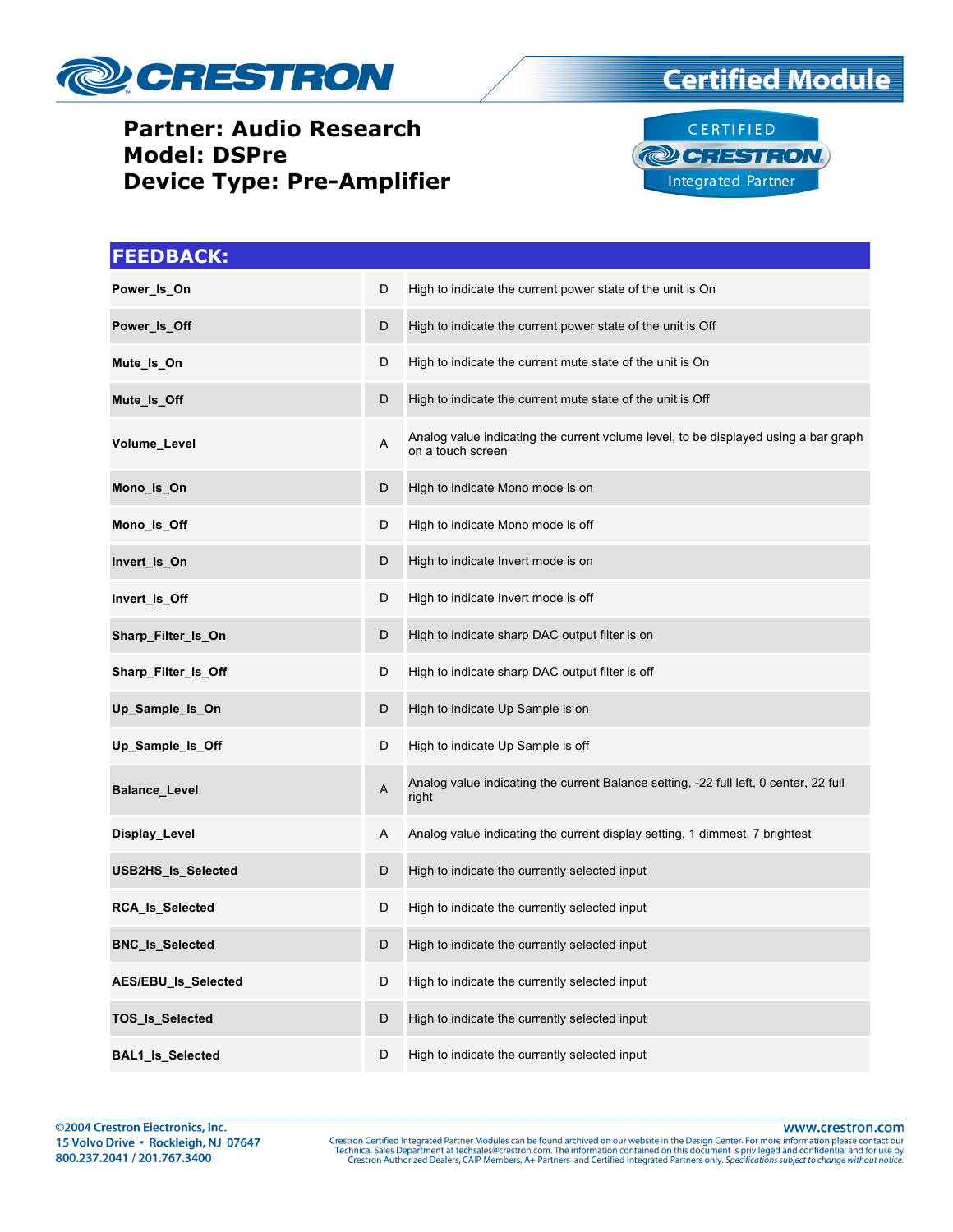



**Certified Module** 

| <b>BAL2 Is Selected</b>      | D | High to indicate the currently selected input         |
|------------------------------|---|-------------------------------------------------------|
| <b>SE1 Is Selected</b>       | D | High to indicate the currently selected input         |
| <b>SE2 Is Selected</b>       | D | High to indicate the currently selected input         |
| <b>SE3 Is Selected</b>       | D | High to indicate the currently selected input         |
| <b>PROCESSOR Is Selected</b> | D | High to indicate the currently selected input         |
| To Device                    | S | Serial signal to be routed to a 2-way serial com port |

| <b>PARAMETERS:</b> |   |                           |
|--------------------|---|---------------------------|
| USB2HS             | P | USB2HS Input Name         |
| <b>RCA</b>         | P | <b>RCA Input Name</b>     |
| <b>BNC</b>         | P | <b>BNC Input Name</b>     |
| <b>AES/EBU</b>     | P | <b>AES/EBU Input Name</b> |
| <b>TOS</b>         | P | <b>TOS Input Name</b>     |
| <b>BAL1</b>        | P | <b>BAL1 Input Name</b>    |
| BAL <sub>2</sub>   | P | <b>BAL2 Input Name</b>    |
| SE <sub>1</sub>    | P | SE1 Input Name            |
| SE <sub>2</sub>    | P | SE2 Input Name            |
| SE <sub>3</sub>    | P | SE3 Input Name            |

www.crestron.com

Crestron Certified Integrated Partner Modules can be found archived on our website in the Design Center. For more information please contact our Technical Sales Department at techsales@crestron.com. The information contain